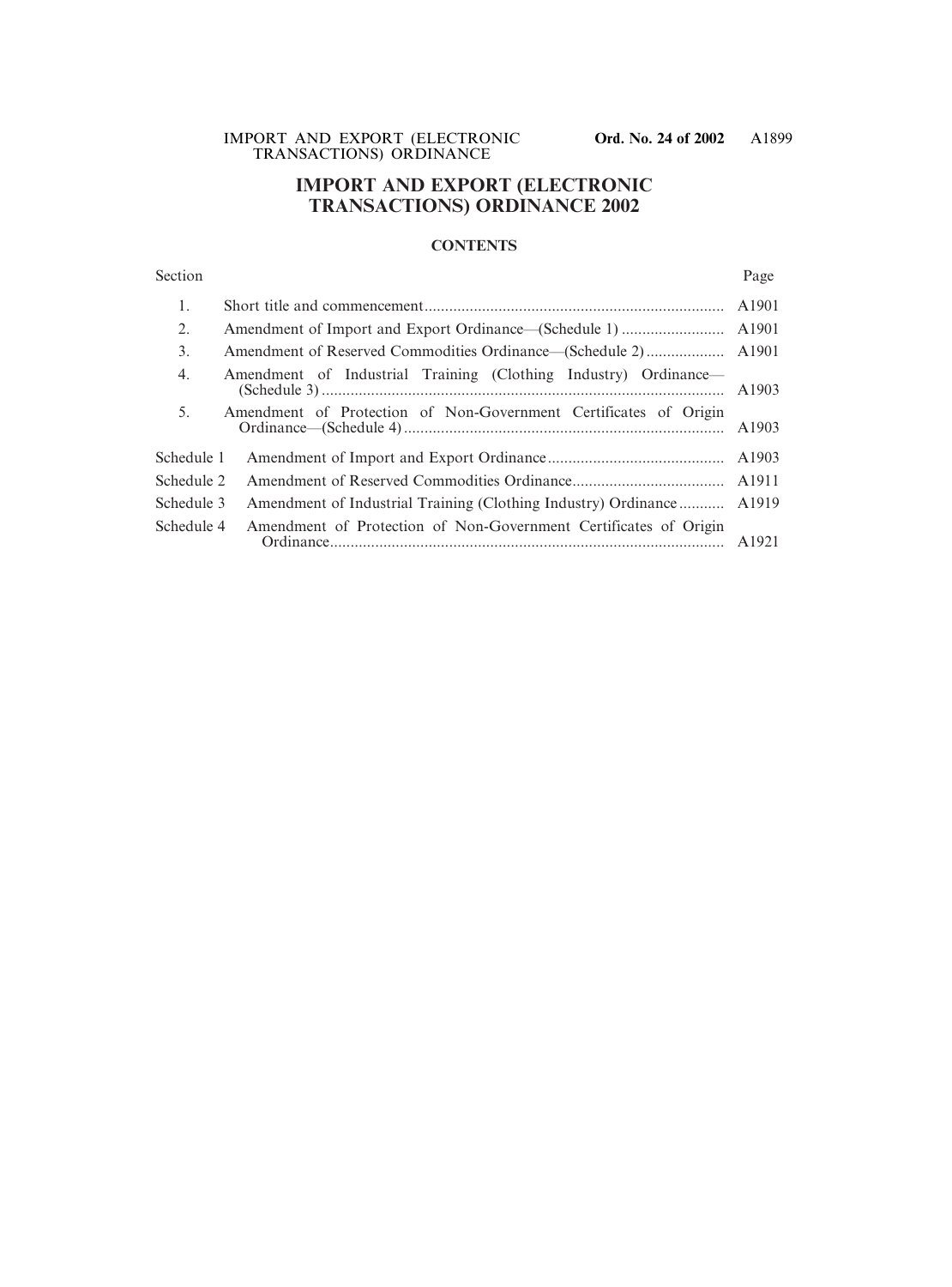# **HONG KONG SPECIAL ADMINISTRATIVE REGION**

ORDINANCE NO. 24 OF 2002



TUNG Chee-hwa Chief Executive 18 July 2002

 $[$   $]$ 

An Ordinance to amend various Ordinances to provide for the use of electronic means in carrying out certain transactions under those Ordinances; and for connected purposes.

Enacted by the Legislative Council.

# **1. Short title and commencement**

(1) This Ordinance may be cited as the Import and Export (Electronic Transactions) Ordinance 2002.

(2) This Ordinance shall come into operation on a day to be appointed by the Secretary for Commerce, Industry and Technology by notice published in the Gazette.

# **2. Amendment of Import and Export Ordinance—(Schedule 1)**

The Import and Export Ordinance (Cap. 60) is amended as specified in Schedule 1.

# **3. Amendment of Reserved Commodities Ordinance—(Schedule 2)**

The Reserved Commodities Ordinance (Cap. 296) is amended as specified in Schedule 2.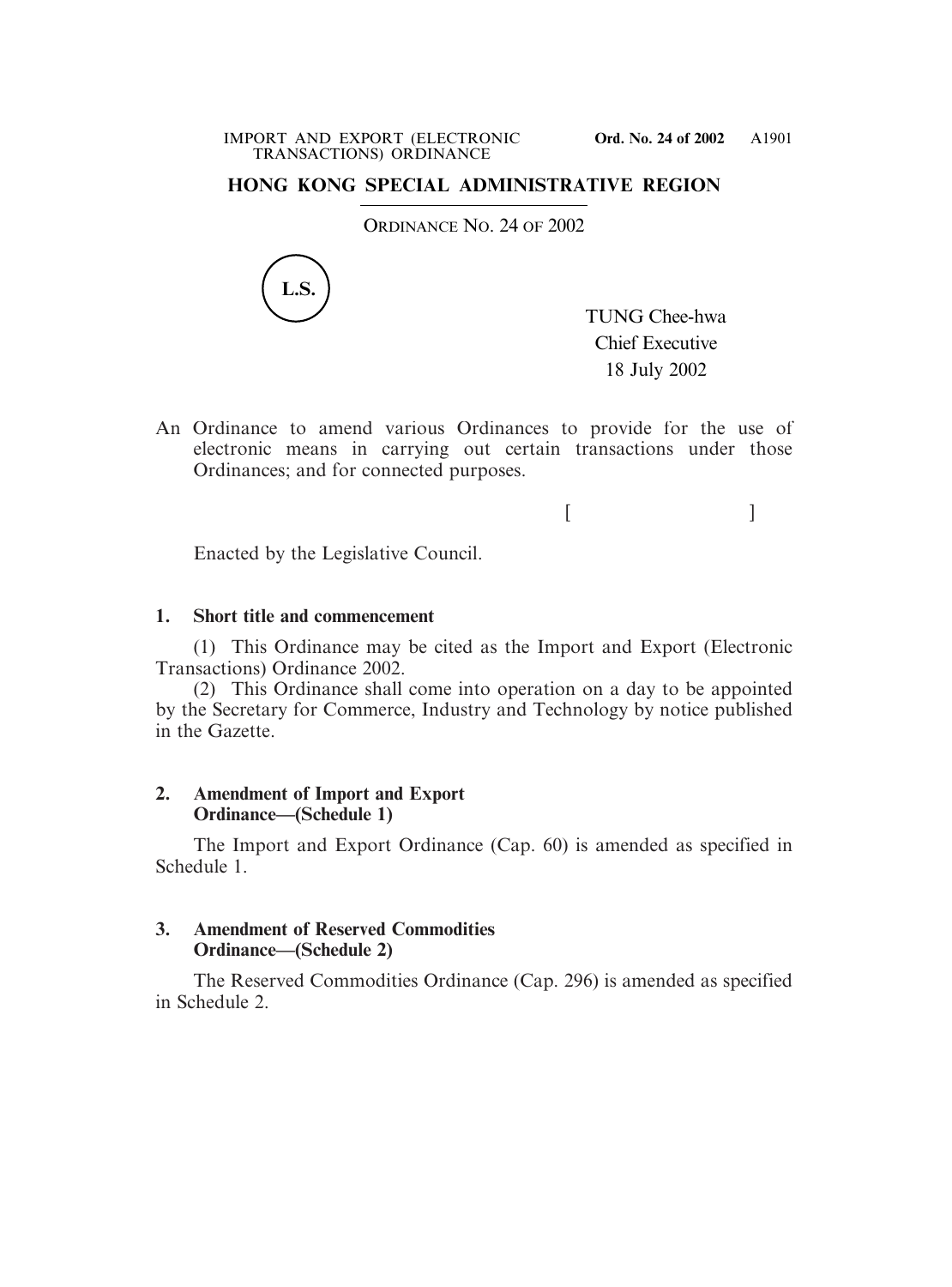# **4. Amendment of Industrial Training (Clothing Industry) Ordinance— (Schedule 3)**

The Industrial Training (Clothing Industry) Ordinance (Cap. 318) is amended as specified in Schedule 3.

# **5. Amendment of Protection of Non-Government Certificates of Origin Ordinance**— **(Schedule 4)**

The Protection of Non-Government Certificates of Origin Ordinance (Cap. 324) is amended as specified in Schedule 4.

# SCHEDULE 1 [s. 2]

# AMENDMENT OF IMPORT AND EXPORT ORDINANCE

## 1. **Interpretation**

Section 2 of the Import and Export Ordinance (Cap. 60) is amended—

- (*a*) in the definition of "manifest", by repealing "document" where it twice appears and substituting "record";
- (*b*) in the definition of "security device", by repealing everything after "person" and substituting "to be used for authenticating that person as the sender of information using services provided by a specified body;";
- (*c*) by adding—
	- ""electronic record" (電子紀錄) has the meaning given to that term by section 2(1) of the Electronic Transactions Ordinance (Cap. 553);
		- "information" (資料) has the meaning given to that term by section 2(1) of the Electronic Transactions Ordinance (Cap. 553);".

# 2. **Section substituted**

Section 2B is repealed and the following substituted—

### "**2B. Presumption regarding information sent using services provided by specified body**

(1) Where information received by the Commissioner or the Director was sent using services provided by a specified body, evidence which shows that the identity of the sender of the information was authenticated by the use of a security device is, in the absence of evidence to the contrary—

- (*a*) proof that the person issued with the security device furnished the information; and
- (*b*) proof that the person issued with the security device made a statement or declaration contained in the information.

(2) Where information received by the Commissioner or the Director and sent using services provided by a specified body was sent by a specified agent who has obtained an authorization in accordance with section 2D—

(*a*) a person named in the information as the person who furnished the information is, in the absence of evidence to the contrary, regarded for the purposes of this Ordinance as the person who furnished the information; and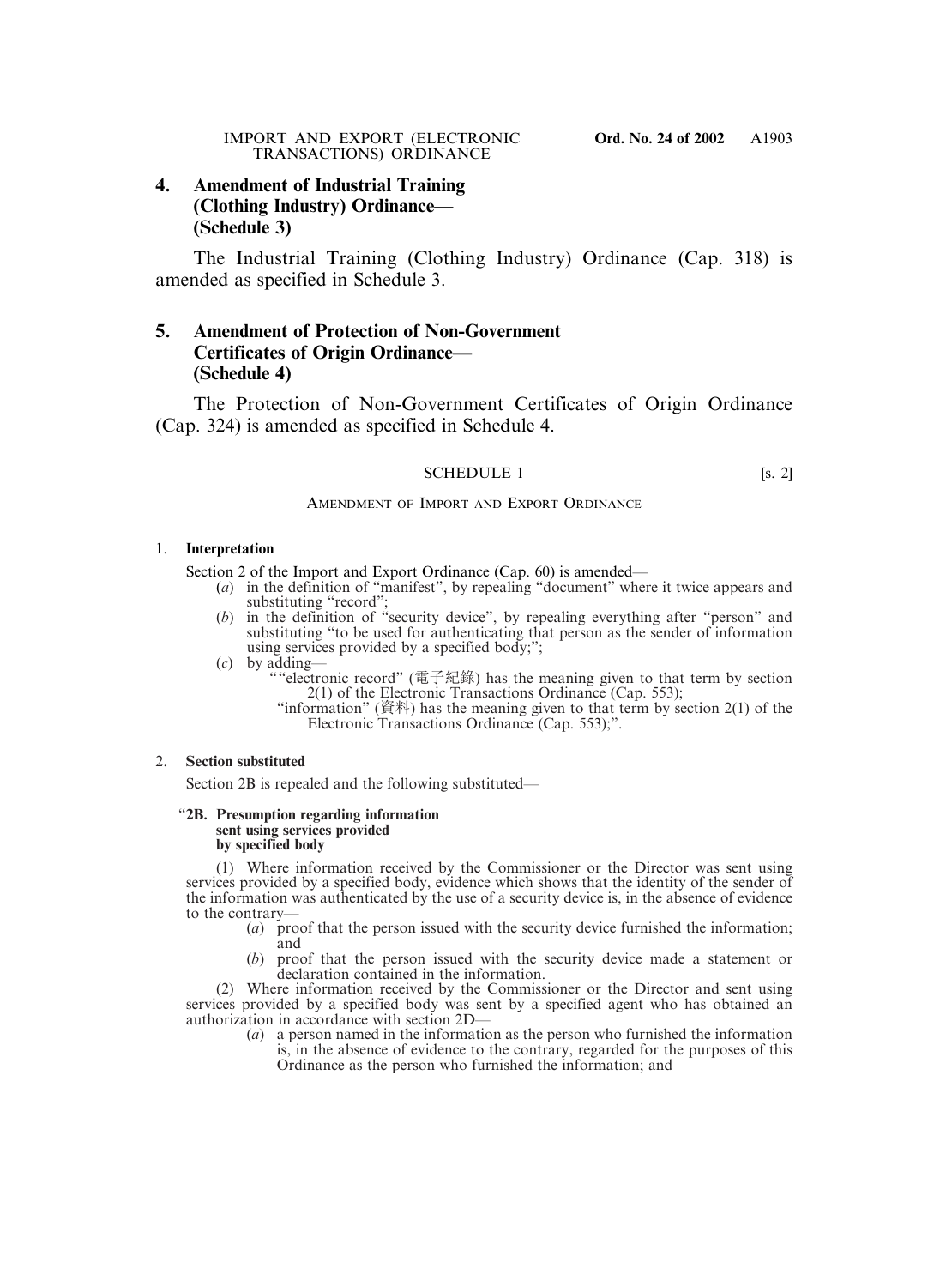# IMPORT AND EXPORT (ELECTRONIC **Ord. No. 24 of 2002** TRANSACTIONS) ORDINANCE

(*b*) a person named in the information as the person who made a statement or declaration contained in the information is, in the absence of evidence to the contrary, regarded for the purposes of this Ordinance as the person who made the statement or declaration.".

# 3. **Safekeeping of security device**

Section 2C is amended by repealing everything after "device—" and substituting—

- "(*a*) shall not authorize or allow any other person to use the device in connection with the sending of information to the Commissioner or the Director under this Ordinance using services provided by a specified body;
- (*b*) shall take all reasonable steps and exercise due diligence to prevent any other person from using the device in connection with the sending of information to the Commissioner or the Director under this Ordinance using services provided by a specified body.".

### 4. **Delivery of import licence and manifest to the Director**

- (1) Section  $8(2)(b)$  is repealed and the following substituted—
- " $(b)$  shall, within  $\overline{7}$  days after receiving the import licence-
	- (i) deliver the import licence to the Director; and
	- (ii) deliver to the Director, using services provided by a specified body, a copy or extract of the manifest of the vessel, aircraft or vehicle in or on which the article was imported.".
- (2) Section 8 is amended by adding—

"(2A) The requirement under subsection  $(2)(b)(ii)$  is deemed to have been complied with if at the time of delivering the import licence under subsection  $(2)(b)(i)$  the manifest has been lodged with the Commissioner, or with an officer appointed by the Commissioner, under regulation 11 of the Import and Export (Registration) Regulations (Cap. 60 sub. leg.) and was so lodged using services provided by a specified body.".

# 5. **Delivery of import licence and manifest in the case of part shipments**

(1) Section 9(2)(*b*) is amended by repealing everything after "declaration—" and substituting—

- "(i) endorse the licence and return it to the person to whom it was issued;
- (ii) deliver the declaration to the Director; and
- (iii) deliver to the Director, using services provided by a specified body, a copy or extract of the manifest of the vessel, aircraft or vehicle in or on which the article was imported.". (2) Section 9 is amended by adding—

" $(2A)$  The requirement under subsection  $(2)(b)(iii)$  is deemed to have been complied with if at the time of delivering the declaration under subsection  $(2)(b)(ii)$  the manifest has been lodged with the Commissioner, or with an officer appointed by the Commissioner, under regulation 11 of the Import and Export (Registration) Regulations (Cap. 60 sub. leg.) and was so lodged using services provided by a specified body.".

### 6. **Delivery of export licence and manifest to the Director**

 $\tilde{\ }$ 

(1) Section 11(2) is amended by repealing everything after "shall" and substituting—

- (*a*) where he has obtained a notification sent by the Director under section 10(1)(*b*) that is still in force, within 14 days after the day on which the article is exported—
	- (i) inform the Director of the export licence number; and
	- (ii) deliver to the Director, using services provided by a specified body, a copy or extract of the manifest of the vessel, aircraft or vehicle in or on which the article has been exported; or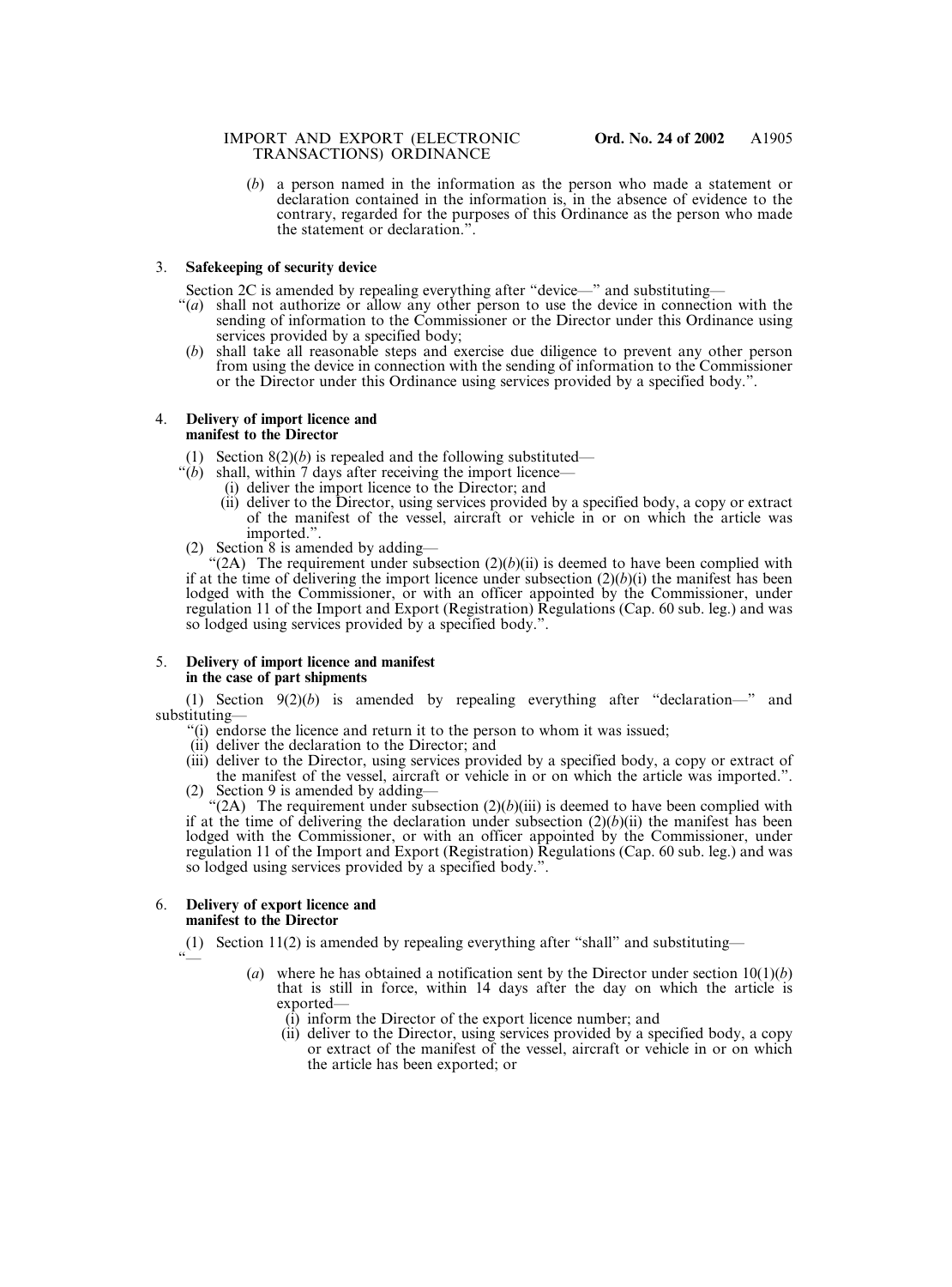## IMPORT AND EXPORT (ELECTRONIC **Ord. No. 24 of 2002** TRANSACTIONS) ORDINANCE

- (*b*) in any other case, within 14 days after the day on which the article is exported—
	- (i) deliver the export licence to the Director; and
	- (ii) deliver to the Director, using services provided by a specified body, a copy or extract of the manifest of the vessel, aircraft or vehicle in or on which the article has been exported.".
- (2) Section 11 is amended by adding—

"(2A) The requirements under subsection  $(2)(a)(ii)$  and  $(b)(ii)$  are deemed to have been complied with if, at the time of informing the Director of the export licence number under subsection  $(2)(a)(i)$  or delivering the export licence under subsection  $(2)(b)(i)$ , the manifest has been lodged with the Commissioner, or with an officer appointed by the Commissioner, under regulation 12 of the Import and Export (Registration) Regulations (Cap. 60 sub. leg.) and was so lodged using services provided by a specified body.".

## 7. **Section added**

The following is added—

### "**11A. Director to have access to manifests lodged with Commissioner**

The Director shall have access to any information contained in a manifest of cargo that has been lodged under this Ordinance with the Commissioner or with an officer appointed by the Commissioner.".

## 8. **Duty to provide particulars of all cargo**

(1) Section 15(1) is amended by repealing everything from "The master" to "shall, on" and substituting "A person specified in subsection (1A) in relation to a vessel, aircraft or vehicle shall, on any occasion that the vessel, aircraft or vehicle is".

(2) Section 15 is amended by adding—

- "(1A) The following persons are specified for the purposes of subsection  $(1)$ 
	- (*a*) in the case of a vessel, the master or agent of the vessel;
	- (*b*) in the case of an aircraft, the commander or the owner of the aircraft;
	- (*c*) in the case of a vehicle other than a train, the person in charge of the vehicle;
	- (*d* ) in the case of a train, the handling agent in Hong Kong for the cargo carried by the train.

(1B) For the purpose of any requirement under subsection  $(1)(a)$  to furnish a member of the Customs and Excise Service with a manifest, the manifest may—

- (*a*) be given to the member of the Customs and Excise Service in paper form;
- (*b*) be given or sent to the member of the Customs and Excise Service in the form of an electronic record, but only if the manner and format in which the information is given or sent comply with any requirements specified under section 11(2) of the Electronic Transactions Ordinance (Cap. 553) in relation to this Ordinance; or
- (*c*) be sent to the member of the Customs and Excise Service using services provided by a specified body.

(1C) In this section, "manifest" (艙單) means a record prepared as a manifest and containing such of the particulars prescribed under section 17 as the member of the Customs and Excise Service considers sufficient for his purposes.".

## 9. **Requirement that articles may be removed from vessel etc. for examination**

Section 20B(6) is repealed and the following substituted—

"(6) Any notice, notification or information of any kind under this section or section 20A shall contain or include such information and be given in such manner as may be prescribed.".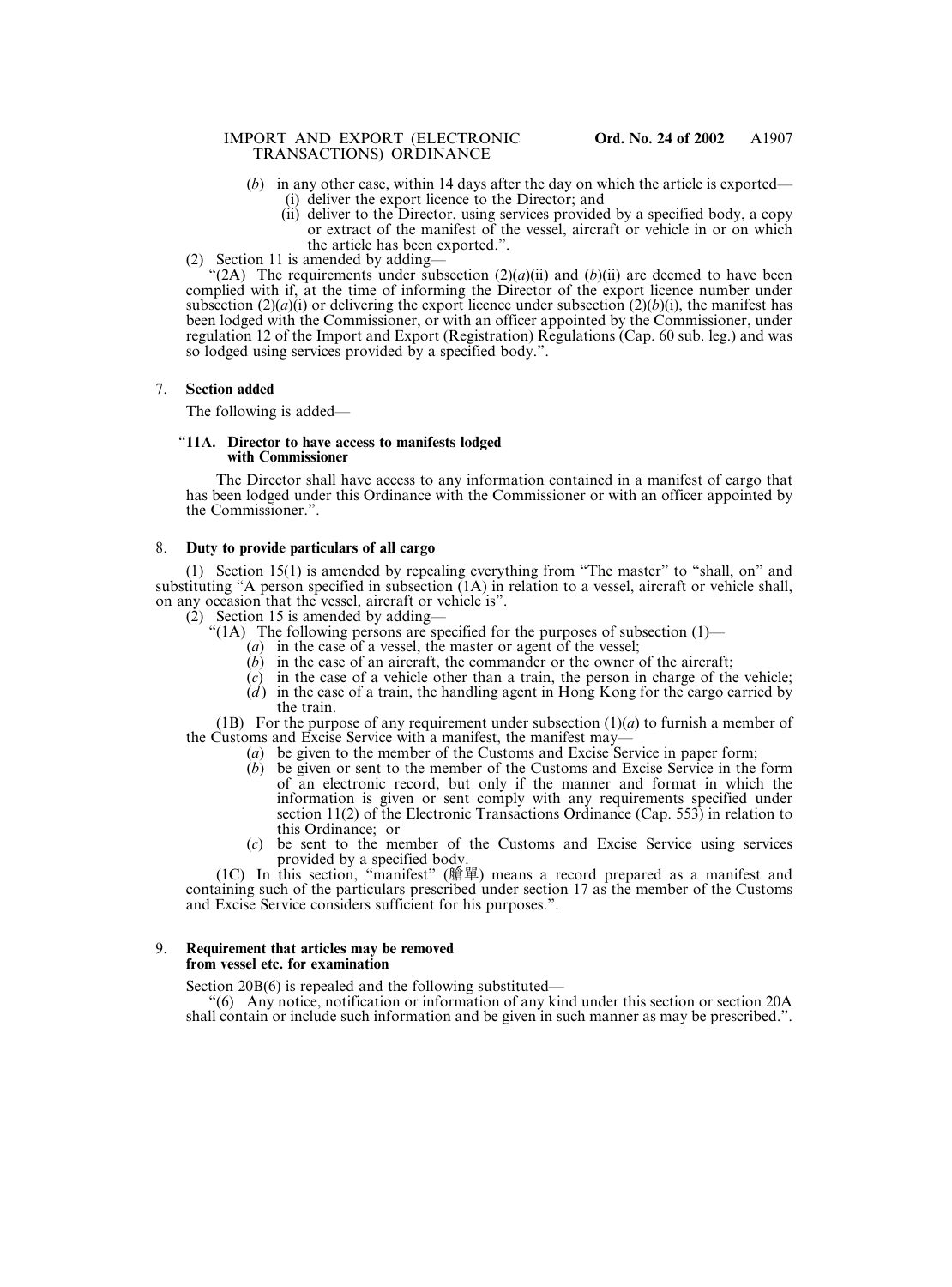#### 10. **Power to make regulations**

(1) Section 31(1)(*ia*) is amended by repealing "Commissioner to specify any form or requirement for giving information required to be given" and substituting "Commissioner or the Director to specify any form or requirement for giving information required to be given to the Commissioner or the Director respectively".

(2) Section 31 is amended by adding—

"(1A) Regulations made for the purposes of subsection  $(1)(x)$  or  $(aa)$  may provide that any fee or charge payable in connection with information that is sent using services provided by a specified body shall be paid in such manner as may be agreed between the Government and the specified body.".

### 11. **Sections added**

The following are added immediately before section 33—

#### "**32A. Provision of information where use of services provided by specified body is not practicable**

(1) This section applies to any information that under a provision of this Ordinance (a "relevant provision") is required to be given to another person by using services provided by a specified body.

- (2) Where the Commissioner considers that—
	- (*a*) it is not practicable for any information to which this section applies to be given in the manner specified in subsection (1), he may determine that the information shall be given in paper form and shall not be given by using services provided by a specified body; or
	- (*b*) it is not practicable for any information to which this section applies to be given solely in the manner specified in subsection (1), he may determine that the information shall be given either in paper form or by using services provided by a specified body,

and where a determination has been made under this subsection, the relevant provision shall have effect subject to that determination.

(3) Notice of a determination made under subsection (2) shall be published in the Gazette within 14 days of the determination having been made.

(4) A determination made under subsection (2) may require that the information to be given in paper form be certified as correct or that the document containing the information be certified as a true copy, as may be appropriate, by the person giving the information or by some other person.

(5) A determination made under subsection (2) may make different provision in relation to different classes of persons or information.

#### **32B. Provision of manifest information relating to cargo carried in a road vehicle**

(1) This section applies to any information that is contained in the manifest of cargo carried in or on a vehicle other than a train and that under this Ordinance is required to be given to the Commissioner or the Director, or to an officer appointed by the Commissioner, by using services provided by a specified body.

(2) The Commissioner may, by notice published in the Gazette, specify that any information to which this section applies shall be given in paper form and, where a notice published under this subsection has effect, the information shall, in accordance with the provisions of this Ordinance as read together with the notice, be given in paper form only.

(3) A notice published under subsection (2) may require that the information to be given in paper form be certified as correct or that the document containing the information be certified as a true copy, as may be appropriate, by the person giving the information or by some other person.

(4) A notice published under subsection (2) is not subsidiary legislation.".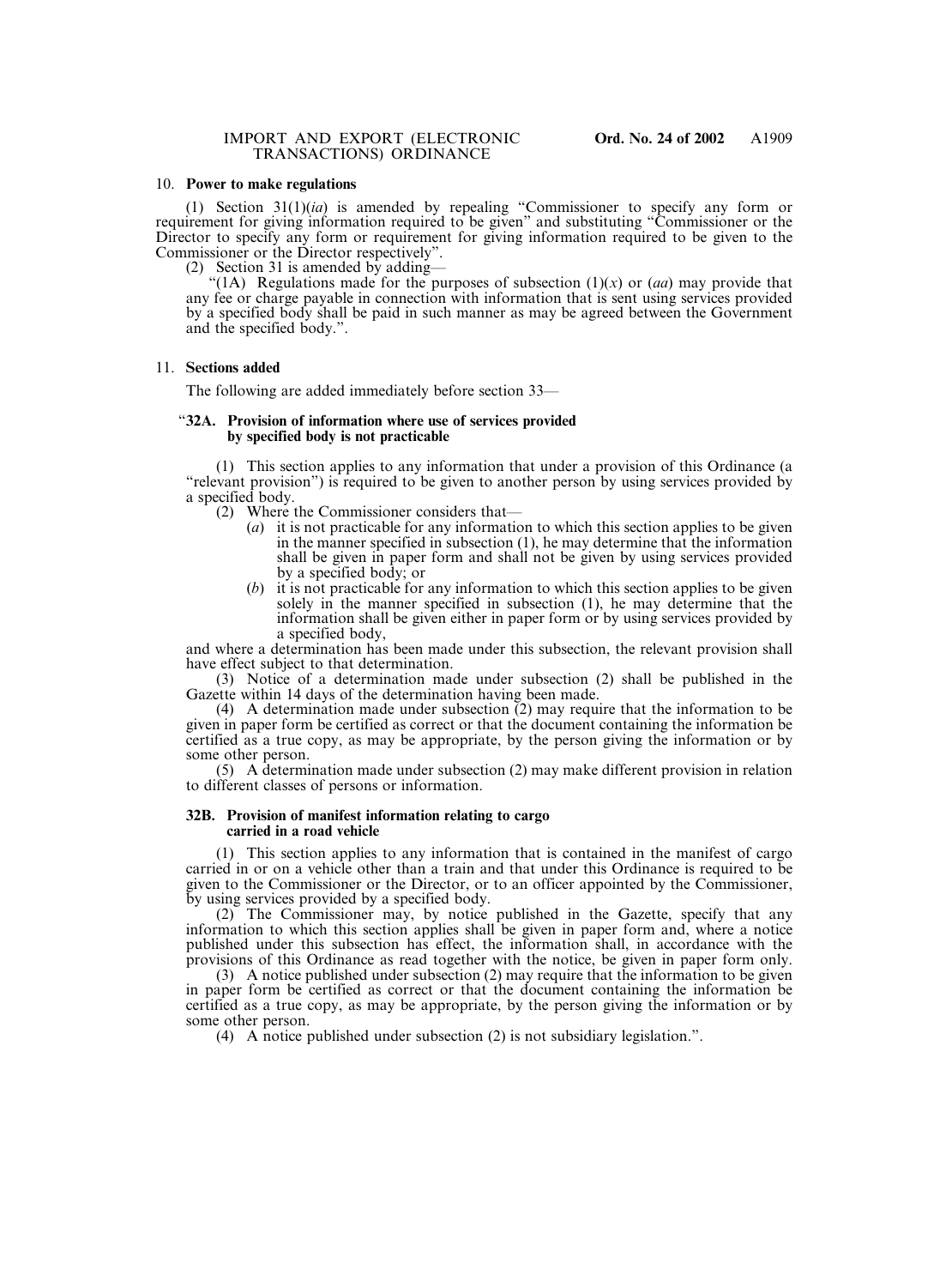# 12. **Section added**

The following is added—

#### "**42. Transitional**

(1) Any provision of section 8, 9 or 11 requiring that information given under those sections be given by using services provided by a specified body shall, in respect of the period specified in subsection  $(2)$ , but subject to any determination made under section  $32A(2)(a)$  or notice published under section 32B(2), be construed as requiring that the information be given either in paper form or by using services provided by a specified body.

(2) The period specified for the purposes of subsection (1) is the period beginning with the commencement of the Import and Export (Electronic Transactions) Ordinance 2002 (24 of 2002) and ending at midnight on a date to be specified by the Commissioner for the purposes of this subsection by notice published in the Gazette.

(3) A notice under subsection (2) may specify different dates in relation to different classes of persons or information.

(4) A notice published under subsection (2) is subsidiary legislation.".

#### **Consequential Amendments**

#### **Import and Export (Amendment) Ordinance 1995**

### 13. **Power to make regulations**

Section  $11(c)$  of the Import and Export (Amendment) Ordinance 1995 (30 of 1995) is repealed.

SCHEDULE 2 [s. 3]

——————————

#### AMENDMENT OF RESERVED COMMODITIES ORDINANCE

# 1. **Interpretation**

- (1) Section 2(1) of the Reserved Commodities Ordinance (Cap. 296) is amended by adding— " "electronic record" (電子紀錄) has the meaning given to that term in section 2(1) of the Electronic Transactions Ordinance (Cap. 553);
- "information" (資料) has the meaning given to that term in section 2(1) of the Electronic Transactions Ordinance (Cap. 553);
- "information system" (資訊系統) has the meaning given to that term in section 2(1) of the Electronic Transactions Ordinance (Cap. 553);
- "manifest" (艙單) means a record prepared as a manifest containing the particulars prescribed under section 17 of the Import and Export Ordinance (Cap. 60) but does not include any record, containing the same or similar particulars, which is not specifically prepared as a manifest;
- "recognized electronic service" (認可電子服務) means a service for the interchange of electronic records that is provided by a specified electronic services provider;
- "security device" (保安裝置) means a device issued to a person to be used for authenticating that person as the sender of information using a recognized electronic service;
- "specified electronic services agent" (指明電子服務代理人) means a person specified under Schedule 2;
- "specified electronic services provider" (指明電子服務提供者) means a person specified under Schedule 1;".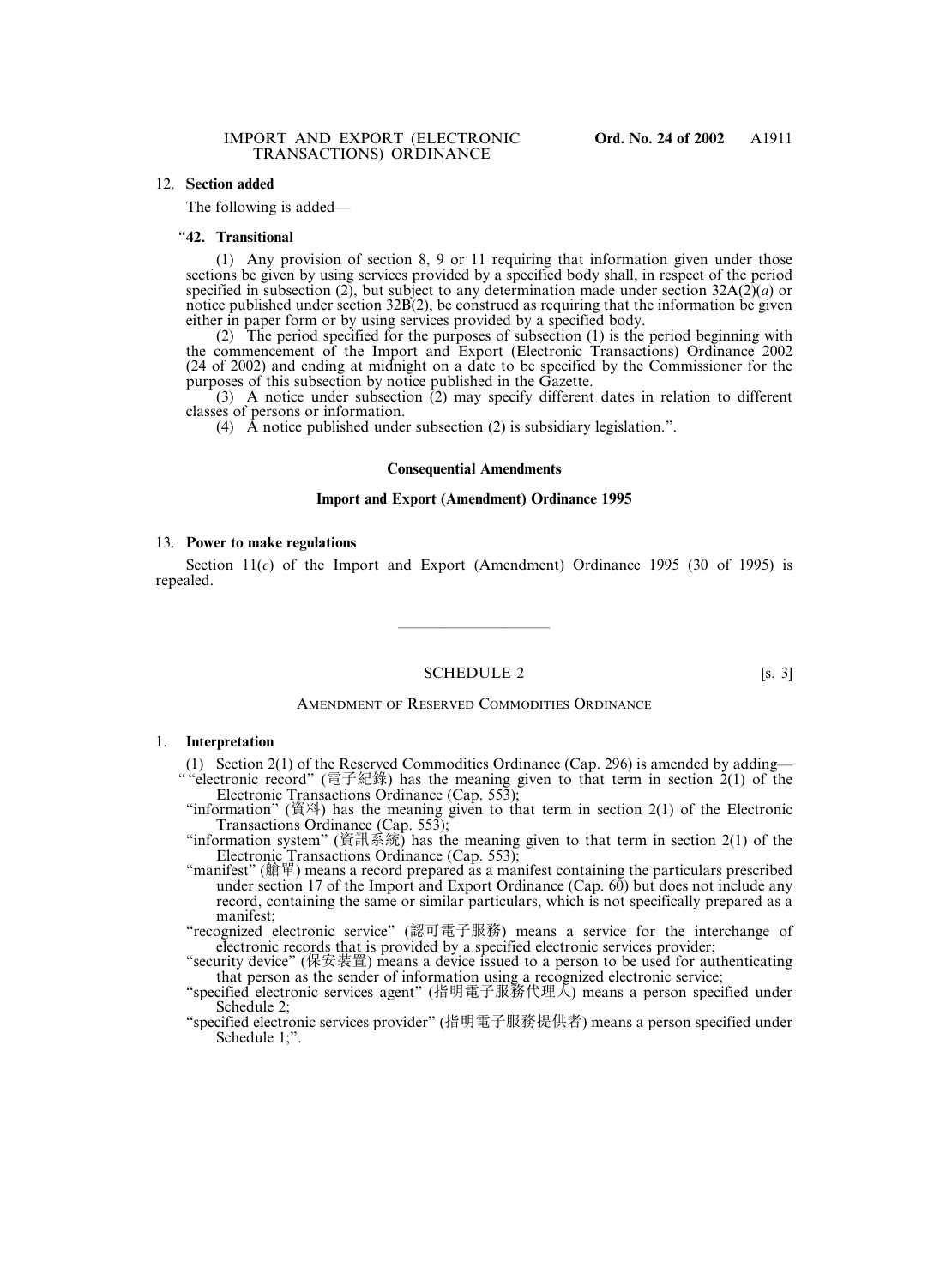(2) Section 2 is amended by adding—

"(3) The Secretary for Commerce, Industry and Technology may, by notice published in the Gazette, amend Schedule 1 or 2; and a notice under this subsection is subsidiary legislation.".

# 2. **Sections added**

The following are added—

### "**2A. Presumption regarding information sent using recognized electronic service**

(1) Where information received by the Director was sent using a recognized electronic service, evidence which shows that the identity of the sender of the information was authenticated by the use of a security device is, in the absence of evidence to the contrary—

- (*a*) proof that the person issued with the security device furnished the information; and
- (*b*) proof that the person issued with the security device made a statement or declaration contained in the information.

(2) Where information received by the Director and sent using a recognized electronic service was sent by a specified electronic services agent who has obtained an authorization in accordance with section 2C—

- (*a*) a person named in the information as the person who furnished the information is, in the absence of evidence to the contrary, regarded for the purposes of this Ordinance as the person who furnished the information; and
- (*b*) a person named in the information as the person who made a statement or declaration contained in the information is, in the absence of evidence to the contrary, regarded for the purposes of this Ordinance as the person who made the statement or declaration.

# **2B. Safekeeping of security device**

(1) A person who has been issued with a security device shall not authorize or allow any other person to use the device in connection with the sending of information to the Director under this Ordinance using a recognized electronic service.

(2) A person who has been issued with a security device shall take all reasonable steps and exercise due diligence to prevent any other person from using the device in connection with the sending of information to the Director under this Ordinance using a recognized electronic service.

(3) A person who contravenes subsection (1) or (2) commits an offence and is liable to a fine at level 5 and to imprisonment for 6 months.

# **2C. Duty of specified electronic services agent**

(1) A specified electronic services agent shall not send on behalf of any person information using a recognized electronic service unless the agent has obtained from the person an authorization in writing to do so.

(2) A person who contravenes subsection (1) commits an offence and is liable to a fine at level 3.".

# 3. **Regulations**

Section 3(1) is amended by adding—

"(*la*) empowering the Director to specify any form or requirement for giving information required to be given in respect of any reserved commodity;".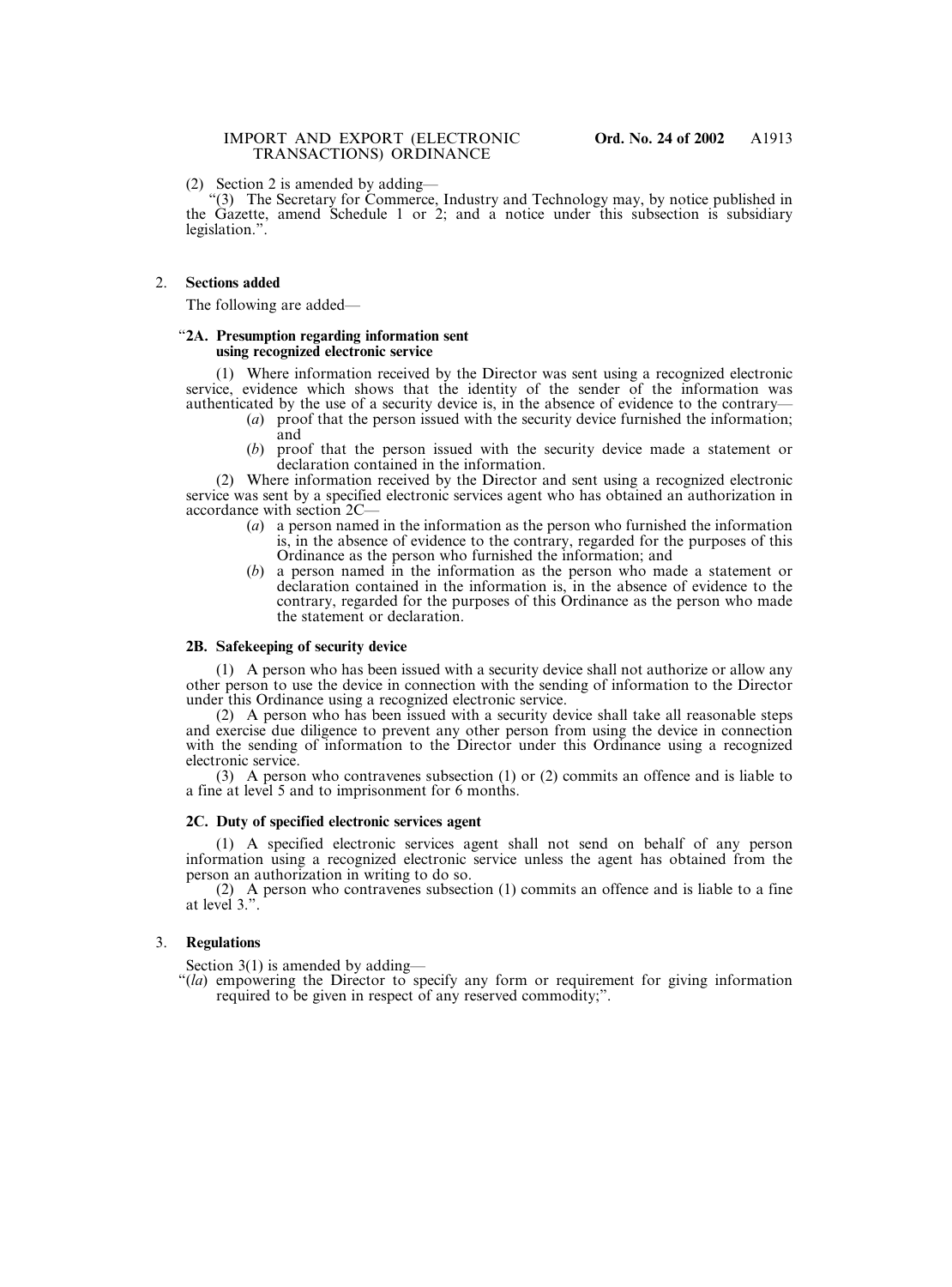The following is added—

### "**6A. Proof of contents of electronic record**

- (1) A document purporting—
	- (*a*) to be a reproduction of any information sent in the form of an electronic record and retrieved from an information system operated by the Government or by a person on behalf of the Government; and

(*b*) to be certified by the Director as to the matters mentioned in paragraph (*a*), shall be admitted in any proceedings under this Ordinance before a court or magistrate on its production without further proof.

- (2) Where a document is produced and admitted as evidence under subsection (1)—
	- (*a*) the court or magistrate before which it is produced shall, until the contrary is proved, presume—
		- (i) that the document was certified by the Director as provided in subsection (1)(*b*);
		- (ii) that the document is a true reproduction of the information sent in the form of an electronic record; and
		- (iii) that the reproduction was duly made on the date and at the time referred to in the document; and
	- (*b*) the document is evidence of the contents of the information sent by the sender in the form of an electronic record.

(3) Where a document is produced and admitted as evidence under subsection (1), the court or magistrate may, if it or he thinks fit, on its or his own motion or on the application of any party to the proceedings, summon the person who certified the document and examine him as to its subject-matter.".

### 5. **Section added**

The following is added—

#### "**10A. Powers in relation to information in electronic form**

(1) A power conferred under section  $10(1)(c)(ii)$  to seize, remove and detain anything that is suspected to be or to contain evidence of an offence includes, where the evidence consists of information that is stored or capable of being retrieved in the form of an electronic record, the power to require that the information be produced in a form in which it can be removed and in which it is either legible or capable of being retrieved on a computer, and to seize, remove and detain the material so produced.

(2) A power conferred under section  $10(1)(e)$  to require the production of and examine any document includes the power to require the production in a legible form of information that is stored or capable of being retrieved in the form of an electronic record and to examine the information or material so produced.

(3) A power conferred by this Ordinance to seize, remove and detain anything found in any premises or place entered under section  $10(1)(a)$  shall be construed as including the power—

- (*a*) to require that any information stored in the form of an electronic record and accessible from the premises or place be produced in a form in which it is either legible or capable of being retrieved on a computer and in which it can be removed; and
- (*b*) to remove anything produced pursuant to a requirement made under paragraph  $(a)$ .".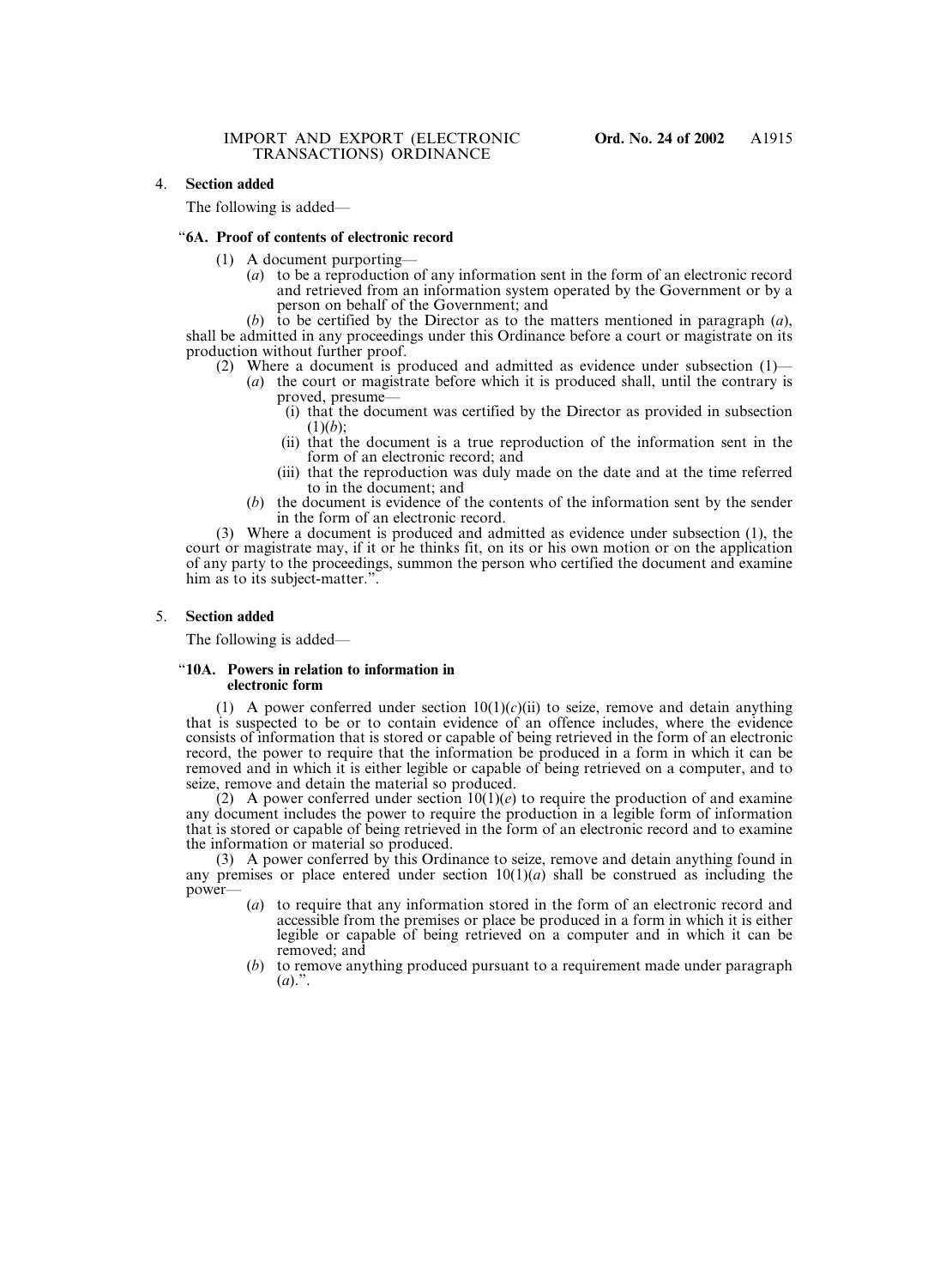# 6. **Sections added**

The following are added—

#### "**14. Provision of information where use of recognized electronic service is not practicable**

(1) This section applies to any information that under a provision of this Ordinance (a "relevant provision") is required to be given to another person using a recognized electronic service.

- (2) Where the Commissioner considers that—
	- (*a*) it is not practicable for any information to which this section applies to be given in the manner specified in subsection (1), he may determine that the information shall be given in paper form and shall not be given using a recognized electronic service; or
	- (*b*) it is not practicable for any information to which this section applies to be given solely in the manner specified in subsection (1), he may determine that the information shall be given either in paper form or using a recognized electronic service,

and where a determination has been made under this subsection, the relevant provision shall have effect subject to that determination.

(3) Notice of a determination made under subsection (2) shall be published in the Gazette within 14 days of the determination having been made.

(4) A determination made under subsection (2) may require that the information to be given in paper form be certified as correct or that the document containing the information be certified as a true copy, as may be appropriate, by the person giving the information or by some other person.

(5) A determination made under subsection (2) may make different provision in relation to different classes of persons or information.

#### **15. Provision of manifest information relating to cargo carried in a road vehicle**

(1) This section applies to any information that is contained in the manifest of cargo carried in or on a vehicle other than a train and that under this Ordinance is required to be given to the Director using a recognized electronic service.

(2) The Commissioner may, by notice published in the Gazette, specify that any information to which this section applies shall be given in paper form and, where a notice published under this subsection has effect, the information shall, in accordance with the provisions of this Ordinance as read together with the notice, be given in paper form only.

(3) A notice published under subsection (2) may require that the information to be given in paper form be certified as correct or that the document containing the information be certified as a true copy, as may be appropriate, by the person giving the information or by some other person.

(4) A notice published under subsection (2) is not subsidiary legislation.".

# 7. **Schedules 1 and 2 added**

The following are added—

## "SCHEDULE 1 [s. 2]

## SPECIFIED ELECTRONIC SERVICES PROVIDERS

## 1. Tradelink Electronic Commerce Limited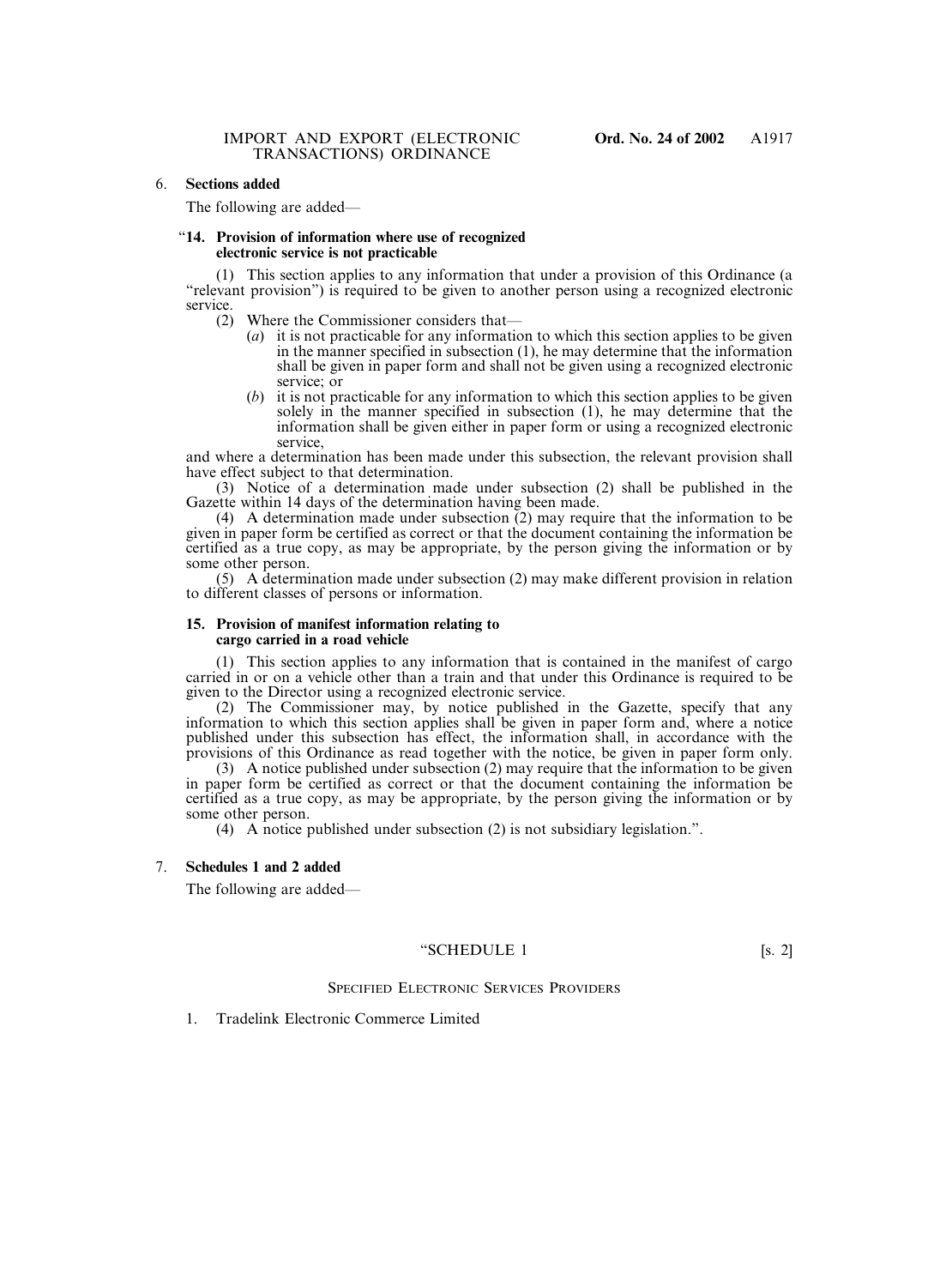# SCHEDULE 2 [s. 2]

# SPECIFIED ELECTRONIC SERVICES AGENTS

## 1. Tradelink Electronic Commerce Limited".

# SCHEDULE 3 [s. 4]

——————————

# AMENDMENT OF INDUSTRIAL TRAINING (CLOTHING INDUSTRY) ORDINANCE

## 1. **Interpretation**

Section 2 of the Industrial Training (Clothing Industry) Ordinance (Cap. 318) is amended—

- (*a*) in the definition of "security device", by repealing everything after "person" and substituting "to be used for authenticating that person as the sender of information using services provided by a specified body;";
- (*b*) by adding—
	- ""information" (資料) has the meaning given to that term by section 2(1) of the Electronic Transactions Ordinance (Cap. 553);".

### 2. **Section substituted**

Section 30A is repealed and the following substituted—

### "**30A. Presumption regarding information sent using services provided by specified body**

(1) Where information received by the Commissioner was sent using services provided by a specified body, evidence which shows that the identity of the sender of the information was authenticated by the use of a security device is, in the absence of evidence to the contrary—

- (*a*) proof that the person issued with the security device furnished the information; and
- (*b*) proof that the person issued with the security device made a statement or declaration contained in the information.

(2) Where information received by the Commissioner and sent using services provided by a specified body was sent by a specified agent who has obtained an authorization in accordance with section 30C—

- (*a*) a person named in the information as the person who furnished the information is, in the absence of evidence to the contrary, regarded for the purposes of this Ordinance as the person who furnished the information; and
- (*b*) a person named in the information as the person who made a statement or declaration contained in the information is, in the absence of evidence to the contrary, regarded for the purposes of this Ordinance as the person who made the statement or declaration.".

# 3. **Safekeeping of security device**

Section 30B is amended by repealing everything after "device—" and substituting—

"(*a*) shall not authorize or allow any other person to use the device in connection with the sending of information to the Commissioner under this Ordinance using services provided by a specified body;